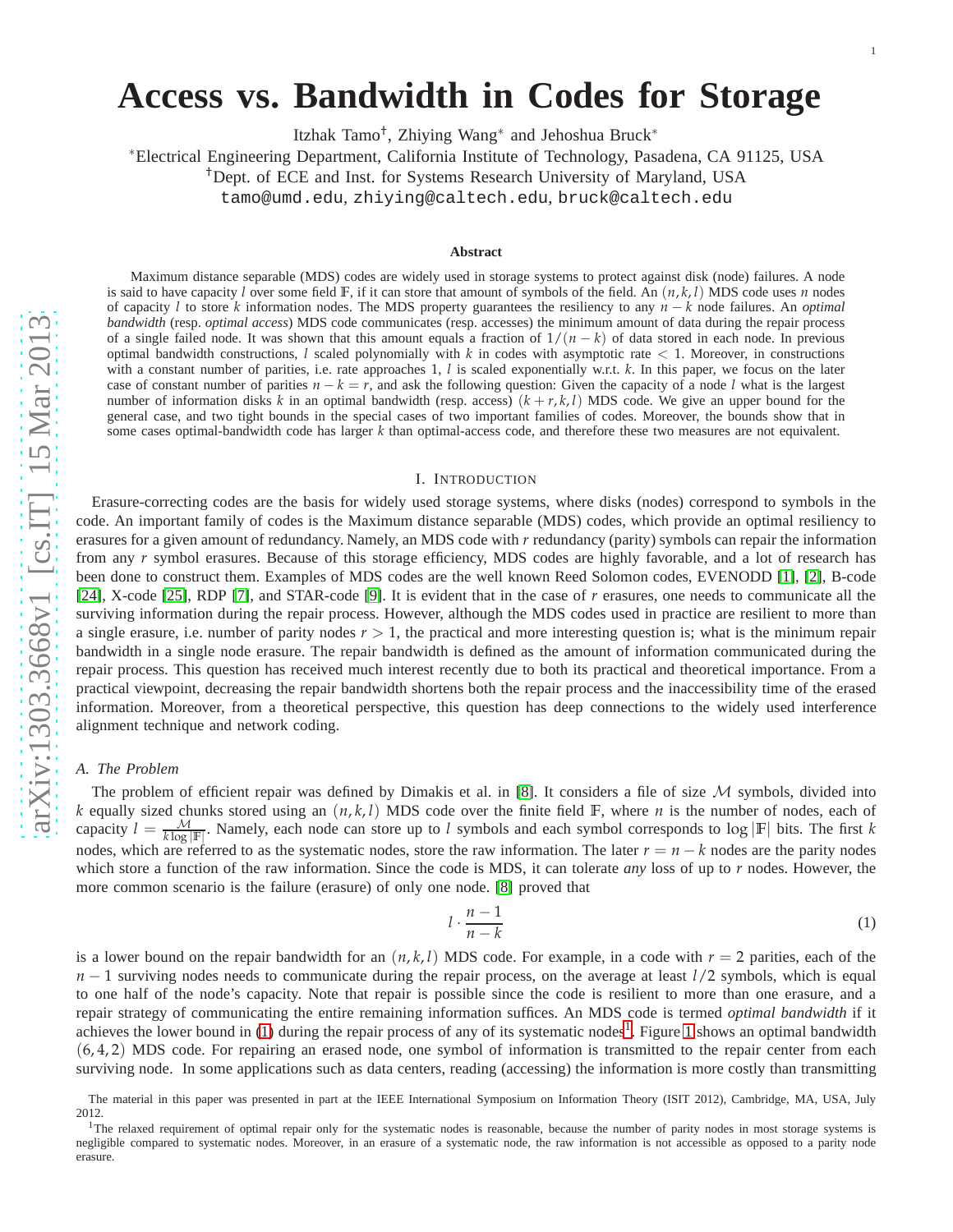| $\vert$ N1 $\vert$ N2 $\vert$ N3 $\vert$ N4 |  | Parity    | Parity 2         |
|---------------------------------------------|--|-----------|------------------|
|                                             |  | $a+b+c+d$ | $a+5w+b+2c+5d$   |
| w                                           |  | $W+X+V+Z$ | $3w+2b+3x+4y+5z$ |

<span id="page-1-0"></span>**Figure 1**. An(6, 4, 2) MDS code with optimal bandwidth over the field **F**7. Nodes *N*1, *N*2, *N*3, *N*4 are systematic and the last 2 nodes are parity nodes. For repairing node *N*1, (resp. *N*2) transmit the first (second) row from each surviving node. For repairing node *N*3 transmit from each surviving node the sum of its two elements . For repairing node *N*4 transmit the sum of the first row and twice the second row from Parity 2, and the sum of the first row and four times the second row from the rest. Notice that this code can be converted to be over the field of size 4, i.e. an  $(6, 4, 2)$  MDS code with optimal bandwidth over the field  $\mathbb{F}_{2^2}$ 

|                    | Optimal Bandwidth                                                                      | <b>Optimal Access</b>       |
|--------------------|----------------------------------------------------------------------------------------|-----------------------------|
| Optimal update     | $k = \log_e l$ , $\sqrt{*^2}$ [17]                                                     | $k = \log_{r} l, \sqrt{17}$ |
| Non-Optimal update | $(r+1)\log_r l \leq k \leq l_{1/r}^{l},\qquad$ [20] $k = r \log_r l, \checkmark$ * [4] |                             |

<span id="page-1-2"></span>**Figure 2.** Summary of known results on the maximum number of information nodes  $k$  in an  $(k + r, k, l)$  MDS code. The derived upper bounds apply for codes with constant repairing subspaces. The upper bounds in the general case (not necessarily constant repairing subspaces) are at most greater by one than the bounds presented in the table. Vindicates a tight bound, \* indicates a new upper bound. The references refer to previously known lower bounds

it. Therefore during a repair process, the need to transmit data that is a function of a large portion of the information stored within a node, can cause a bottleneck. For example, node *N*1 needs to access its entire stored information, for it to calculate *a* + *w*, during the repair process of node *N*3. Therefore, in a large scale storage systems, one might need to minimize not only the amount of information transmitted but also the number of accessed information elements. An *optimal access* MDS code is an optimal bandwidth code that transmits only the elements it accesses. By definition, any optimal access code is also an optimal bandwidth code. The shortened code restricted to nodes  $\{N_1, N_2,$  Parity [1](#page-1-0), Parity 2 $\}$  in Figure 1 is an example of an optimal access (4, 2, 2) MDS code. In [\[15\]](#page-11-8) a similar scheme termed *repair by transfer* was considered. In this scheme an exact repair of a lost node is performed by mere transmission of information, without any calculation in any of the surviving nodes *or* at the repair center.

In a value's update of a stored element, one needs to update each parity node at least once. To avoid an overload on the system during a frequent operation such as updating, one needs to design an *optimal update* code, that updates exactly once in each parity node, when an element changes its value. For example in Figure [1](#page-1-0) the shortened code restricted to nodes  $\{N_3, N_4,$  Parity 1, Parity 2} is an optimal update and optimal bandwidth  $(4, 2, 2)$  MDS code, because updating any of the elements *c*, *d*, *y*, *z* will require updating exactly one element in each of the parity nodes.

Various codes [\[5\]](#page-11-9), [\[8\]](#page-11-4), [\[12\]](#page-11-10)–[\[14\]](#page-11-11), [\[16\]](#page-11-12), [\[21\]](#page-11-13)–[\[23\]](#page-11-14) were constructed with the goal of achieving optimal bandwidth, however these constructions all have low rate, i.e.,  $k/n \leq 1/2$ . In [\[14\]](#page-11-11), [\[16\]](#page-11-12), [\[22\]](#page-11-15) the key idea was using vector coding. Namely, each symbol in a codeword is a vector and not scalar as in "standard" codes. Specifically [\[14\]](#page-11-11), [\[16\]](#page-11-12) constructed optimal bandwidth  $(2k, k, k)$  MDS codes. Using interference alignment, it was shown in [\[6\]](#page-11-16) that the bound in [\(1\)](#page-0-0) is asymptotically achievable also for high rate codes  $(k/n \geq 1/2)$ . The question of existence of optimal bandwidth codes with high rate was resolved in several constructions [\[3\]](#page-11-17), [\[4\]](#page-11-7), [\[10\]](#page-11-18), [\[11\]](#page-11-19), [\[17\]](#page-11-5)–[\[19\]](#page-11-20). The constructions have an arbitrary number of parity nodes *r*, however when *r* is constant, i.e. rate approaching 1 in all of the constructions  $k = O(\log_r l)$ , i.e., the capacity *l* scales exponentially with the number of systematic nodes *k*.

#### *B. Our Contribution*

Our main goal in this paper is to understand the relation between *l* the capacity of each node, and the number of systematic nodes *k*. More precisely, given the capacity of the node *l*, what is the largest number of systematic nodes *k*, such that there exists an *optimal bandwidth* or *optimal access*  $(k + r, k, l)$  MDS code, for some constant *r*. We will derive three upper bounds on the number of nodes *k* as a function of *only l*, for different families of codes. We emphasize that we consider *only* linear codes, and the bounds apply for this case only. To derive the bounds, we use three different combinatorial techniques. The first bound considers the general problem, where no requirements on the MDS code are imposed except the optimal bandwidth property. The bound is derived by defining an appropriate set of multivariate polynomials. We proceed by deriving a *tight* bound for optimal bandwidth MDS codes with diagonal encoding matrices. These codes are a part of an important family of codes with an *optimal update* property. The last result provides a *tight* bound on *optimal access* MDS codes. Table [2](#page-1-2) summarizes the known results together with our new results.

For constant *r*, all the previous optimal-bandwidth constructions [\[3\]](#page-11-17), [\[4\]](#page-11-7), [\[10\]](#page-11-18), [\[11\]](#page-11-19), [\[17\]](#page-11-5)–[\[19\]](#page-11-20) are indeed either optimalaccess codes or equivalent to optimal-access codes. Therefore, it is not obvious whether there can be any difference between these two kinds of optimality. From the second row of Table [2,](#page-1-2) we discovered that for fixed *l* and *r*, the maximum possible number of systematic nodes are not the same for an optimal-bandwidth and an optimal-access code. That is to say, these two criteria of optimality are not equivalent when a code is non-optimal update.

<span id="page-1-1"></span> $2$ The result we present considers a special case of optimal update code, where the encoding matrices are diagonal.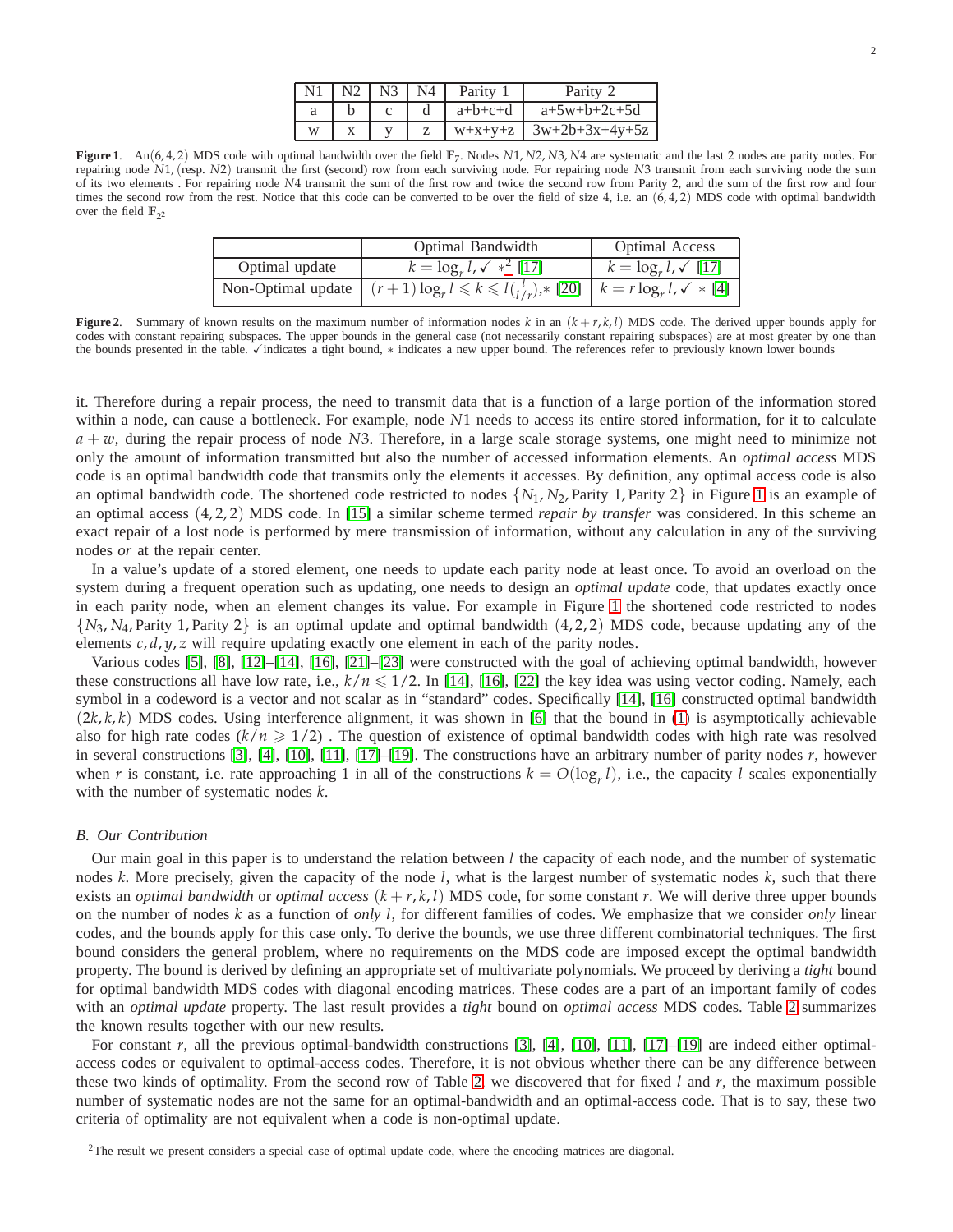An example of the size of a practical code can be as follows. In today's current technology the size of an ordinary disk in large storage systems is approximately  $1TB = 2^{40}$  bits. Hence, each node stores at most  $2^{40}$  symbols. Applying for example the upper bound in the table for optimal access codes we get that there are at most  $2 \cdot \log 2^{40} = 80$  nodes in the system.

The remainder of the paper is organized as follows. Section [II](#page-2-0) presents the settings of the problem and some notation. Section [III](#page-4-0) provides an upper bound for the most general case, i.e., an MDS code with optimal bandwidth property. We proceed in Section [IV](#page-5-0) where a bound is derived for codes with diagonal encoding matrices. In Section [V](#page-8-0) a bound for codes with optimal access property is derived. We conclude with a summary in Section [VI](#page-9-0) .

## II. SETTINGS AND NOTATION

<span id="page-2-0"></span>Consider a file of size  $M = kl$ , divided into k nodes of capacity l over the field F, namely each node can store up to l elements of that field. Each systematic node  $1 \leq i \leq k$  is represented by an  $l \times 1$  vector  $a_i \in \mathbb{F}^l$ . Interchangeably, we will refer to a matrix *S* and the subspace spanned by its rows as the same mathematical object, therefore

$$
rank(S) = dim(S).
$$

Moreover, whenever we write an equality between two matrices we mean to an equality between the subspaces spanned by their rows. For any integer *r* an  $(k + r, k, l)$  MDS code is constructed by adding parity nodes  $k + 1, ..., k + r$ , which will give the resiliency to node erasures. Parity node  $k + i$  for  $i \in \{1, ..., r\}$  stores the information vector  $a_{k+i}$  of length *l* over **F**, and is defined as

$$
a_{k+i} = \sum_{j=1}^k C_{i,j} a_j.
$$

Here the  $C_{i,j}$ 's are invertible matrices of order *l*, which are called the encoding matrices. Note that the code has a systematic structure, i.e., the first *k* nodes store the information itself, and not a function of it. Therefore, the code is uniquely defined by the matrix

<span id="page-2-1"></span>
$$
C = (C_{i,j})_{i \in [r], j \in [k]} = \begin{bmatrix} C_{1,1} & \dots & C_{1,k} \\ \vdots & \ddots & \vdots \\ C_{r,1} & \dots & C_{r,k} \end{bmatrix}.
$$
 (2)

The code is called an MDS if it can repair any *r* node erasures, which is equivalent to the statement that any  $1 \times 1, 2 \times 2, ..., r \times r$ block sub matrix in [\(2\)](#page-2-1) is invertible. Consider a scenario of a single erasure of a systematic node  $m, 1 \leq m \leq k$ . In order to optimally repair the lost data, a linear combination of the information stored in the parity nodes is transmitted to the erased node. Namely, parity nodes  $k + 1, ..., k + r$ , project their data on the repairing subspaces  $S_{1,m}$ ,  $S_{2,m}$ , ...,  $S_{r,m}$  of dimension  $l/r$ each, respectively. During the repair process of systematic node  $m \in [k]$ , parity node  $k + i$  transmits the information

$$
S_{i,m}a_{k+i} = S_{i,m} \sum_{j=1}^{k} C_{i,j}a_j.
$$

The *only* information about the lost systematic node *m* received by parity node  $k + i$  is  $S_{i,m}C_{i,m}a_m$ . Note that the other surviving systematic nodes *do not* contain any information about the lost node. Therefore a necessary condition for repairing the lost information of systematic node *m* is

<span id="page-2-3"></span>
$$
\operatorname{rank}\begin{bmatrix} S_{1,m}C_{1,m} \\ \vdots \\ S_{r,m}C_{r,m} \end{bmatrix} = l,\tag{3}
$$

i.e., the matrix is invertible. This condition is equivalent to that the subspaces  $S_{1,m}A_{1,m},...,S_{r,m}A_{r,m}$  form a direct sum of  $\mathbb{F}^l$ , namely

$$
\oplus_{i \in [r]} S_{i,m} C_{i,m} = \mathbb{F}^l. \tag{4}
$$

However the transmitted information from the parities contains interference (information) from the other surviving nodes. The interference of node  $m' \neq m$  received from parity node  $k + i$  is  $S_{i,m}C_{i,m'}a_{m'}$ . Systematic node  $m'$  transmits to the repair center enough information in order to cancel out the this interference. In total, the information that needs to be transmitted from node *m*′ is

<span id="page-2-2"></span>
$$
\begin{bmatrix}\nS_{1,m}C_{1,m'} \\
\vdots \\
S_{r,m}C_{r,m'}\n\end{bmatrix}\n a_{m'}.
$$
\n(5)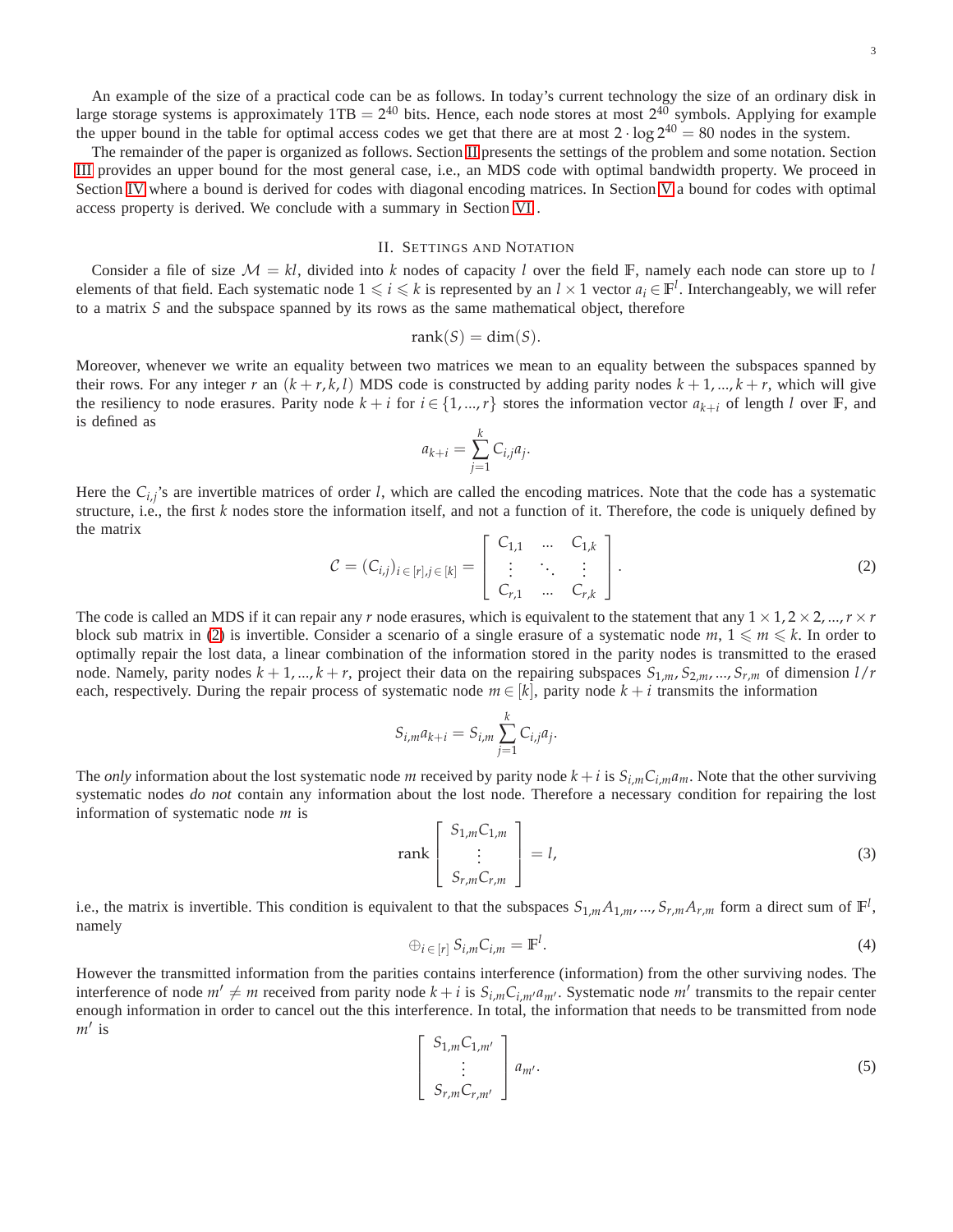Hence the amount of information transmitted is equivalent to the rank of the matrix in [\(5\)](#page-2-2). The rank of the matrix  $S_{1,m}C_{1,m'}$  is  $l/r$ , therefore the rank of the whole matrix is at least  $l/r$ . Thus the code is optimal bandwidth only if we transmit the smallest amount of information, i.e. for any  $m' \neq m$ 

<span id="page-3-0"></span>
$$
\text{rank}\begin{bmatrix} S_{1,m}C_{1,m'} \\ \vdots \\ S_{r,m}C_{r,m'} \end{bmatrix} = \frac{l}{r}.
$$
 (6)

Which is equivalent to the equality between the subspaces

$$
S_{1,m}C_{1,m'} = S_{2,m}C_{2,m'} = \dots = S_{r,m}C_{r,m'}.
$$
\n(7)

We conclude that an optimal bandwidth algorithm for the systematic nodes is defined by the set of repairing subspaces  $(S_{1,m},...,S_{r,m})$  that satisfy [\(3\)](#page-2-3) and [\(6\)](#page-3-0) for  $1 \leq m \leq k$ .<sup>[3](#page-3-1)</sup> However, it will be more convenient to assume that the repairing subspaces are constant, namely to repair systematic node  $m$  we use the same repairing subspace  $S_m$  for each of the  $r$  parities. In other words, the information transmitted from parity node  $k + i$  is  $S_m a_{k+i}$ . From Combining equations [\(3\)](#page-2-3), [\(6\)](#page-3-0) we get the following corollary.

**Corollary 1** The code defined in [\(2\)](#page-2-1) is optimal bandwidth with constant repairing subspaces if there exist subspaces  $S_1, ..., S_k$ each of dimension  $l/r$ , such that for any  $m \in [k]$ 

<span id="page-3-2"></span>
$$
\text{rank}\begin{bmatrix} S_m C_{1,m'} \\ \vdots \\ S_m C_{r,m'} \end{bmatrix} = \begin{cases} l & m = m' \\ l/r & \text{else,} \end{cases} . \tag{8}
$$

The following remarks apply for codes with constant repairing subspaces.

## **Remarks:**

- 1) Without loss of generality we will always assume that the last row in the encoding matrix  $\mathcal C$  in [\(2\)](#page-2-1) is composed of only identity matrices, i.e.,  $C_{r,m} = I$  for any  $m \in [k]$ . Because if  $C = (C_{i,j})$ ,  $i \in [r]$ ,  $j \in [k]$  defines an optimal bandwidth code, let  $C'_{i,j} = C_{i,j}C_{r,j}^{-1}$ . Then  $C' = (C'_{i,j})$ ,  $i \in [r]$ ,  $j \in [k]$  with the same sets of repairing subspaces, defines an optimal bandwidth code, and  $\hat{C}'_{r,m}$  is the identity matrix for any  $m \in [k]$ .
- 2) Since the dimension of each subspace  $S_m$  is  $l/r$ , and any encoding matrix  $C \in \{C_{i,j}\}$  is invertible, then  $\dim(S_m C) = l/r$ . Hence the rank of the matrix in [\(8\)](#page-3-2), which is composed of *r* block matrices, has two extreme cases for its possible value. For  $m = m'$  the rank is maximal, i.e. the matrix is invertible. For  $m \neq m'$  the rank has the minimum possible value of *l*/*r*. Note also that in this case, for any  $i \in [r]$

<span id="page-3-6"></span>
$$
S_m C_{i,m'} = S_m. \tag{9}
$$

Namely  $S_m$  is an invariant subspace for any matrix  $C_{i,m'}$  when  $m' \neq m$ . This follows since  $C_{r,m'}$  is assumed to be the identity matrix according to the previous remark.

3) For  $m' = m$  [\(8\)](#page-3-2) is equivalent to

<span id="page-3-5"></span><span id="page-3-4"></span><span id="page-3-3"></span>
$$
\oplus_{i \in [r]} S_m C_{i,m} = \mathbb{F}^l. \tag{10}
$$

The next theorem shows that from any optimal bandwidth MDS code we can construct another optimal bandwidth MDS code with constant repairing subspaces, and almost the same parameters.

**Theorem 2** If there exists an optimal bandwidth  $(k + r, k, l)$  MDS code, then there exists an optimal bandwidth  $(k + r - 1, k - 1, k - 1)$ 1, *l*) MDS code with constant repairing subspaces.

The proof is shown in Appendix [A.](#page-10-0)

From the last theorem we get the following corollary.

**Corollary 3** Let *k* be the largest number of systematic nodes in an optimal bandwidth  $(k + r, k, l)$  MDS code. Let *s* be the largest number of systematic nodes in an optimal bandwidth  $(s+r,s,l)$  MDS code with constant repairing subspaces, then  $s \leq k \leq s+1$ .

*Proof:* It is clear that  $s \le k$ . From Theorem [2](#page-3-3) we conclude that  $k - 1 \le s$ .

Theorem [2](#page-3-3) shows that the difference between the maximum number of nodes *k* in an optimal bandwidth MDS codes with or without constant repairing subspaces is negligible (at most 1). Therefore in the sequel we will always assume that the codes have constant repairing subspaces, and the bounds will apply for this case.

For any two integers  $i < j$  denote by  $[i] = \{1, ..., i\}$  and  $[i, j] = \{i, i+1, ..., j\}$ . For simplicity, we will assume that the capacity of each node *l*, is a power of *r*. In the next section we present our first bound which applies for the most general case.

<span id="page-3-1"></span> $3$ We point out that similar conditions were derived also in [\[14\]](#page-11-11).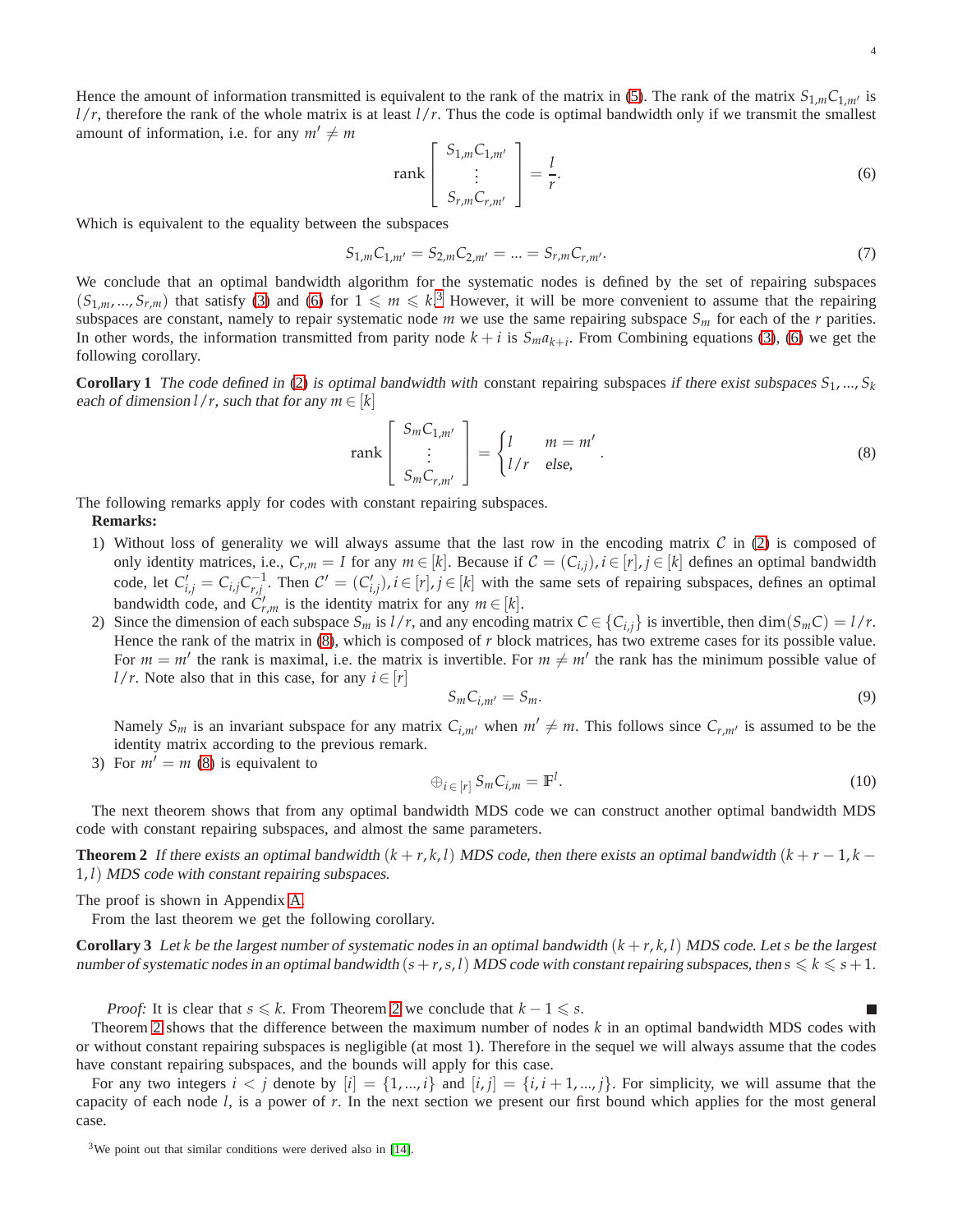## III. UPPER BOUND ON THE NUMBER OF NODES IN AN OPTIMAL BANDWIDTH MDS CODE

<span id="page-4-0"></span>We start with the most general problem, which seems to be the most difficult. No constraints on the encoding matrices and the repairing subspaces are imposed. We derive an upper bound on the number of information nodes *k* in an optimal bandwidth  $(k + r, k, l)$  MDS code for arbitrary number of parities *r*. The bound is a function of *only* the capacity *l* of the node, regardless of the field size being used.

Before we prove the upper bound, for a set of indices *I*, *J* define *BI*,*<sup>J</sup>* to be the sub matrix of *B* restricted to rows *I* and columns *J*.

**Theorem 4** Let  $C = (C_{i,j})$  be an  $(k+r, k, l)$  optimal bandwidth MDS code with constant repairing subspaces  $S_1, ..., S_k$  then

$$
k \leqslant l\binom{l}{l/r}.
$$

*Proof:* By the optimal bandwidth property, for any  $m \in [k]$  the matrix

<span id="page-4-1"></span>
$$
\begin{pmatrix} S_m C_{1,m} \\ \vdots \\ S_m C_{r,m} \end{pmatrix}, \tag{11}
$$

is of full rank. Here  $S_m$  is a matrix of dimension  $\frac{l}{r} \times l$ . Hence there exists a set of indices  $I \subset [l]$  of size  $\frac{l}{r} + 1$  such that the  $\left(\frac{l}{r} + 1\right) \times \left(\frac{l}{r} + 1\right)$  sub matrix restricted to rows  $\left[l(r-1)/r, l\right]$  and columns *I*, is invertible. Namely,

$$
\det\left(\begin{array}{c} S_m C_{1,m} \\ \vdots \\ S_m C_{r,m} \end{array}\right)_{[t\frac{r-1}{r},l],I} \neq 0.
$$

Moreover, since for any  $m' \neq m$ ,

$$
\operatorname{rank}\left(\begin{array}{c} S_m C_{1,m'} \\ \vdots \\ S_m C_{r,m'} \end{array}\right) = \frac{l}{r'},
$$

the sub matrix restricted to the same set of rows and columns is not of full rank, (note that for distinct *m*'s the set of indices *I* might be different). Hence, for each  $m \in [k]$  the polynomial  $f_m : \mathbb{F}^{\frac{1}{r} \times l} \to \mathbb{F}$ , defined by,

<span id="page-4-2"></span>
$$
f_m(S) = \det \begin{pmatrix} SC_{1,m} \\ \vdots \\ SC_{r,m} \end{pmatrix}_{[I\frac{r-1}{r},I],I}, \qquad (12)
$$

satisfies,

$$
f_m(S_{m'}) = \begin{cases} \neq 0 & m = m' \\ 0 & \text{otherwise.} \end{cases}
$$
 (13)

We claim that the  $f_m$ 's are linearly independent multivariate polynomials. Assume that for some  $\alpha_m$ 's ∈ **F** 

$$
\sum_m \alpha_m f_m = \vec{0},
$$

where  $\vec{0}$  is the zero polynomial. Assume by contradiction that  $\alpha_j \neq 0$  for some *j*, but

$$
0 = \vec{0}(S_j)
$$
  
= 
$$
\sum_{m} \alpha_m f_m(S_j)
$$
  
= 
$$
\alpha_j f_j(S_j) \neq 0,
$$

and we get a contradiction. Therefore the polynomials are linearly independent. Define two sets of polynomials

$$
T_1 = \{ \det \left( \begin{array}{ccc} x_{1,1} & \cdots & x_{1,l} \\ \vdots & \ddots & \vdots \\ x_{\frac{l}{r},1} & \cdots & x_{\frac{l}{r},l} \end{array} \right)_{\left[\frac{l}{r}\right],J} : J \in \left( \begin{array}{c} [l] \\ \frac{l}{r} \end{array} \right) \},
$$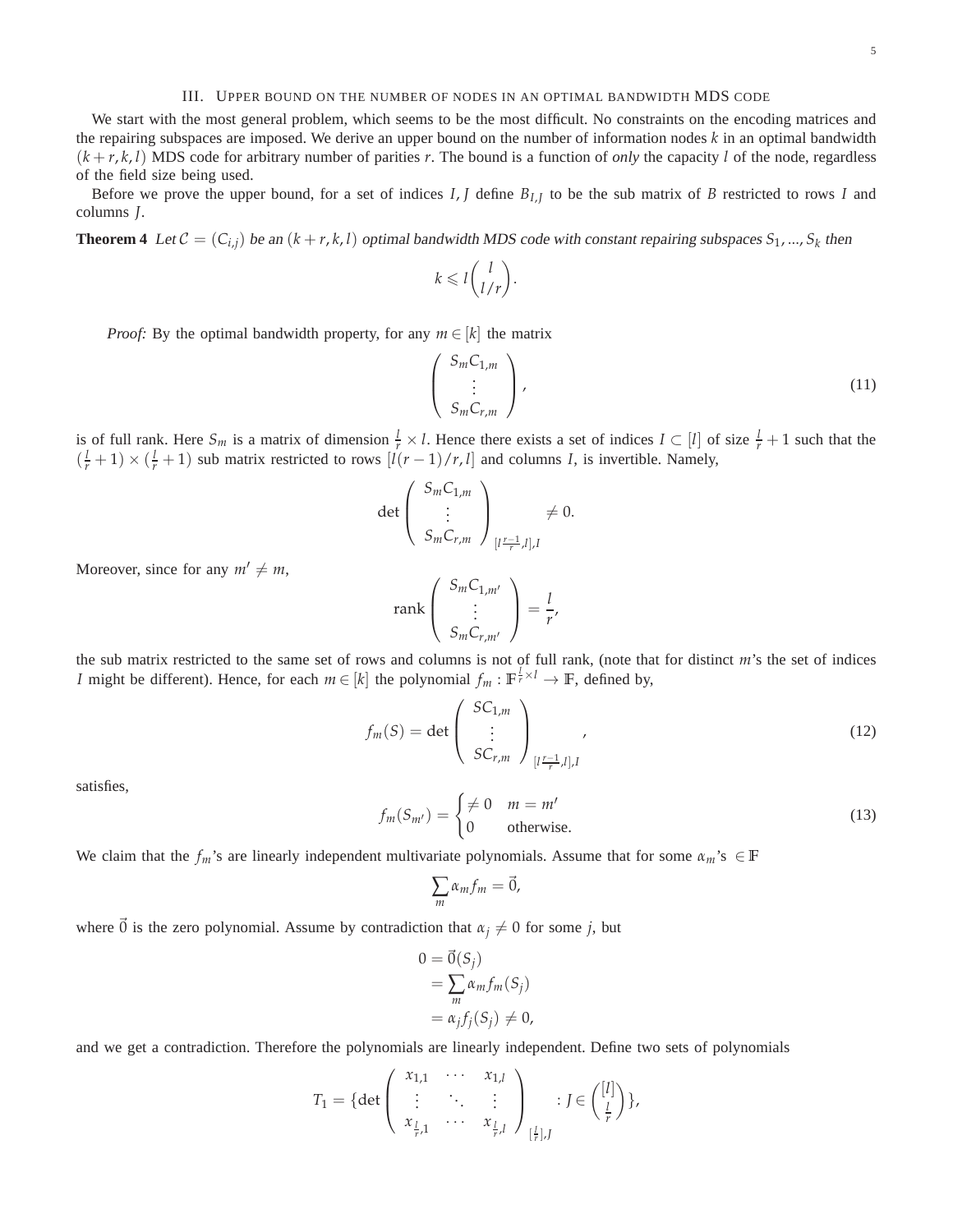and  $T_2 = \{x_{l/r,i} : 1 \leq i \leq l\}$ , where  $\binom{[l]}{l/r}$  $\frac{l^{[l]}_{l}}{l^{r}}$  is the set of *l*/*r*-subsets of [*l*]. Note that each element in the  $l(r-1)/r$ -th row of [\(11\)](#page-4-1) is a linear combination of the indeterminates  $x_{l/r,1},...,x_{l/r,l}$  in the last row. In addition, recall that  $C_{r,m}$  is the identity matrix and  $S_m C_{r,m} = S_m$ . Hence, by expanding the determinant in [\(12\)](#page-4-2) by the  $l(r-1)/r$ -th row, we conclude that it is a linear combination of the polynomials from

$$
T_1 \cdot T_2 = \{ h \cdot g : h \in T_1, g \in T_2 \}.
$$

Namely,  $\{f_m\} \subseteq \text{span}(T_1 \cdot T_2)$ . However, since the  $f_m$ 's are linearly independent, the number of polynomials is at most the dimension, i.e.,

$$
k = |\{f_m\}|
$$
  
\n
$$
\leq \dim(\text{span}(T_1 \cdot T_2))
$$
  
\n
$$
\leq |T_1| \cdot |T_2|
$$
  
\n
$$
= l {l \choose l/r}.
$$

**Corollary 5** Let *k* be the largest number of systematic nodes in an optimal bandwidth  $(k + r, k, l)$  MDS code, then

$$
(r+1)\log_r l \leqslant k \leqslant l\left(\frac{l}{r}\right).
$$

*Proof:* The lower bound is given by the code constructed in [\[20\]](#page-11-6).

As one can notice, there exists a big gap between the upper and the lower bound. We conjecture that the lower bound is more accurate, and in fact  $k = \theta(\log l)$ .

<span id="page-5-0"></span>We proceed by giving a tight bound for the number of systematic nodes k in the case where all the encoding matrices are diagonal.

#### IV. UPPER BOUND FOR DIAGONAL ENCODING MATRICES

One of the most common operation in the maintenance of a storage system is updating. Namely, a certain element has changed its value, and that needs to be updated in the system. Since the code is an MDS, each parity node is a function of the entire information stored in the system. Therefore, in a single update, each parity node needs to be updated at least in one of the elements it stores. An *optimal update* code is one that needs to update each parity node *exactly* once in an update of any information element. Namely, an optimal update code updates the minimum number of times in any value change. Since updating is a highly frequent operation, a storage system with the optimal update property has a huge advantage. A reasonable question to answer is what can be said on systems that posses both the optimal access/bandwidth and optimal update properties. In this section we derive a tight bound on the number of information disks for these systems. However the derived bound applies only for a special case of an *optimal update* code, where all the encoding matrices are diagonal. Note that in Theorem [2,](#page-3-3) if the code is composed of diagonal encoding matrices, then in the theorem, the constructed code with constant repairing subspaces will also be composed of diagonal matrices. Therefore Corollary [3](#page-3-4) applies also to codes with diagonal matrices. We begin with a simple lemma on the entropy function.

<span id="page-5-1"></span>**Lemma 6** Let *X* be a random variable such that for any possible outcome *x*,  $P(X = x) \leq \frac{1}{r}$ , then its entropy satisfies  $H_r(X) \geq 1$ , where  $H_r(\cdot)$  is the entropy function calculated in base *r*.

*Proof:* Since  $P(X) \leq \frac{1}{r}$  then  $\log_r(\frac{1}{P(X)}) \geq 1$  and

$$
H_r(X) = E(\log_r(\frac{1}{P(X)})) \ge 1.
$$

Next we make a few definitions. A partition  $X$  of some set T is a set of subsets of T such that

$$
\cup_{x\in\mathcal{X}}x=T,
$$

and for any distinct sets  $x_1, x_2 \in \mathcal{X}$ 

$$
x_1 \cap x_2 = \emptyset.
$$

Moreover, for two partitions  $X, Y$ , their meet is defined as,

$$
\mathcal{X} \wedge \mathcal{Y} = \{x \cap y : x \in \mathcal{X}, y \in \mathcal{Y}\}.
$$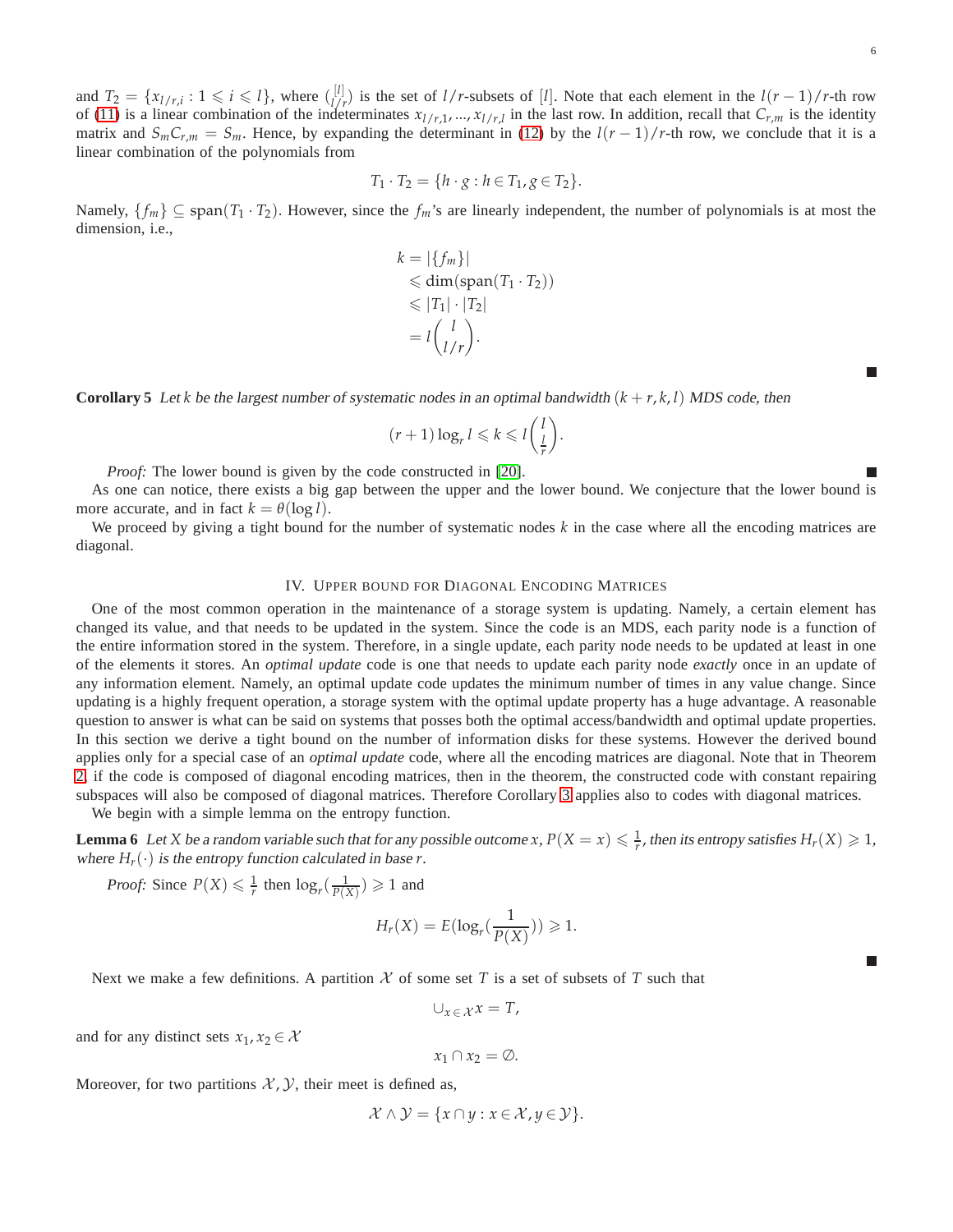Note that the meet of two partitions of same set is also a partition. We denote partitions by Calligraphic letters  $A, B, \ldots$ , and sets in a partition by lowercase letters, e.g.  $x \in \mathcal{X}$ . For a set of indices  $x \subseteq [l]$  denote by  $\text{span}(e_x) = \text{span}(e_i : i \in x)$ , where  $e_i$  is the *i*-th vector in the standard basis.

Since each encoding matrix  $C_{i,j}$  is diagonal, the standard basis vectors are its set of eigenvectors, and the entries along the diagonal are its eigenvalues. Therefore  $C_{i,j}$  defines a partition  $\mathcal{X}_{i,j}$  of [*l*], by  $m, n \in [l]$  are in the same set of the partition, iff the corresponding standard basis vectors  $e_m$  and  $e_n$  have the same eigenvalue in  $C_{i,j}$ . Let  $m' \in [k]$  be some node that needs to be repaired, and denote by  $\mathcal X$  the meet of the partitions

$$
\mathcal{X} = \wedge_{i \in [r], m \neq m'} \mathcal{X}_{i,m}.
$$

In addition, let  $S = S_{m'}$  be the repair subspace for that node.

The following lemma shows that *S* can be decomposed into a direct sum of subspaces, such that each subspace is an invariant subspace of all the matrices  $C_{i,m}$ ,  $i \in [r]$ ,  $m \neq m'$ . Note that for each  $x \in \mathcal{X}$  and  $m \neq m'$ , the subspace span $(e_x)$  is a subspace of some eigenspace of  $C_{i,m}$ . Therefore,  $\text{span}(e_x)$  and  $S \cap \text{span}(e_x)$  are invariant subspaces of  $C_{i,m}$ .

**Lemma 7** The repair subspace *S* of the node *m*′ can be written as

<span id="page-6-2"></span>
$$
S = \bigoplus_{x \in \mathcal{X}} S_x, \tag{14}
$$

where  $S_x = S \cap \text{span}(e_x)$ .

*Proof:* It is clear that a vector  $v \neq 0$  is an eigenvector for all the matrices  $C_{i,m}$ ,  $m \neq m'$  iff  $v \in span(e_x)$ , for some set *x* in the partition  $X$ . Assume S is represented in its reduced row echelon form, and without loss of generality we assume that the first *l*/*r* columns of *S* are linearly independent, hence

$$
S = \left( \begin{array}{c|c} I_{\frac{l}{r}} & A \end{array} \right).
$$

Here  $I_t$  is the identity matrix of order *t* and *A* is an  $l/r \times l(r-1)/r$  matrix, and recall that *S* is an  $l/r \times l$  matrix. For any  $j \in [l/r]$  let  $v_j = (e_j | a_j)$  be the j-th row of S, where  $a_j$  is the j-th row of A. By the optimal bandwidth property, S is an invariant subspace of any matrix  $C_{i,m}$  for any  $m \neq m'$  and  $i \in [r]$ , which are all diagonal matrices. Therefore, we get

$$
v_j C_{i,m} = (\alpha e_j | a'_j) \in S = \text{span}(v_1, \dots v_{l/r}),
$$

for some non zero  $\alpha \in \mathbb{F}$  and a vector  $a'_j$ . Namely

$$
\operatorname{rank}\left(\begin{array}{c}S\\v_jC_{i,m}\end{array}\right)=\operatorname{rank}\left(\begin{array}{cc}I_{\frac{1}{r}}&A\\ \alpha e_j&a'_j\end{array}\right)=1/r.
$$

We claim that  $a'_j = \alpha a_j$ , namely  $(e_j | a_j)$  the *j*-th row of S is an eigenvector of  $C_{i,m}$ . This follows since since  $v_j$ ,  $v_j C_{i,m} \in S$  and

$$
\alpha v_j - v_j C_{i,m} = \alpha(e_j|a_j) - (\alpha e_j|a_j') = (0|\alpha a_j - a_j') \in S.
$$

However, the only vector in *S* with first  $l/r$  entries being zero, is the zero vector. Hence we conclude that  $a'_j = \alpha a_j$ , and each row vector  $v_j$  of *S* is an eigenvector of  $C_{i,m}$  for any  $m \neq m'$ . Namely,  $v_j \in span(e_x)$  for some set *x* in the partition X, and the result follows.

So far we have looked at X the meet of the partitions  $\mathcal{X}_{i,m}$ ,  $i \in [r]$ ,  $m \neq m'$ . Next, we are going to partition each set in X using the partitions  $\mathcal{X}_{i,m'}$ ,  $i \in [r]$ , and then upper bound the size of each set in that partition.

**Lemma 8** For  $x \in \mathcal{X}$  denote by  $\mathcal{P}_x = x \wedge (\wedge_i \mathcal{X}_{i,m'})$ , the partition of x by  $\mathcal{X}_{i,m'}$ ,  $1 \leq i \leq r$ . Then the size of each set in the partition  $P_x$  is at most  $|x|/r$ , namely

<span id="page-6-5"></span>
$$
max_{z \in \mathcal{P}_x} |z| \leqslant \frac{|x|}{r}.
$$
\n<sup>(15)</sup>

*Proof:* Assume the contrary that the size of some set *z* in  $\mathcal{P}_x$  is  $|z| > |x|/r$ . On one hand, for each  $x \in \mathcal{X}$  the subspace *S*<sub>*x*</sub> is contained in span( $e_x$ ), moreover, span( $e_x$ ) is an invariant subspace for  $C_{i,m'}$  for any  $i \in [r]$ , since it is a diagonal matrix. Therefore

<span id="page-6-3"></span>
$$
S_x C_{i,m'} \subseteq \text{span}(e_x) C_{i,m'} = \text{span}(e_x). \tag{16}
$$

In addition

$$
\oplus_{x \,\in\, \mathcal{X}}\,\mathrm{span}(e_x) = \mathbb{F}^l
$$

$$
=\oplus_{i\in[r]}SC_{i,m'}\tag{17}
$$

<span id="page-6-0"></span> $= \bigoplus_{i \in [r]} \bigoplus_{x \in \mathcal{X}} S_x C_{i,m'}$  (18)

<span id="page-6-4"></span><span id="page-6-1"></span>
$$
= \bigoplus_{x \in \mathcal{X}} \bigoplus_{i \in [r]} S_x C_{i,m'}.
$$
\n(19)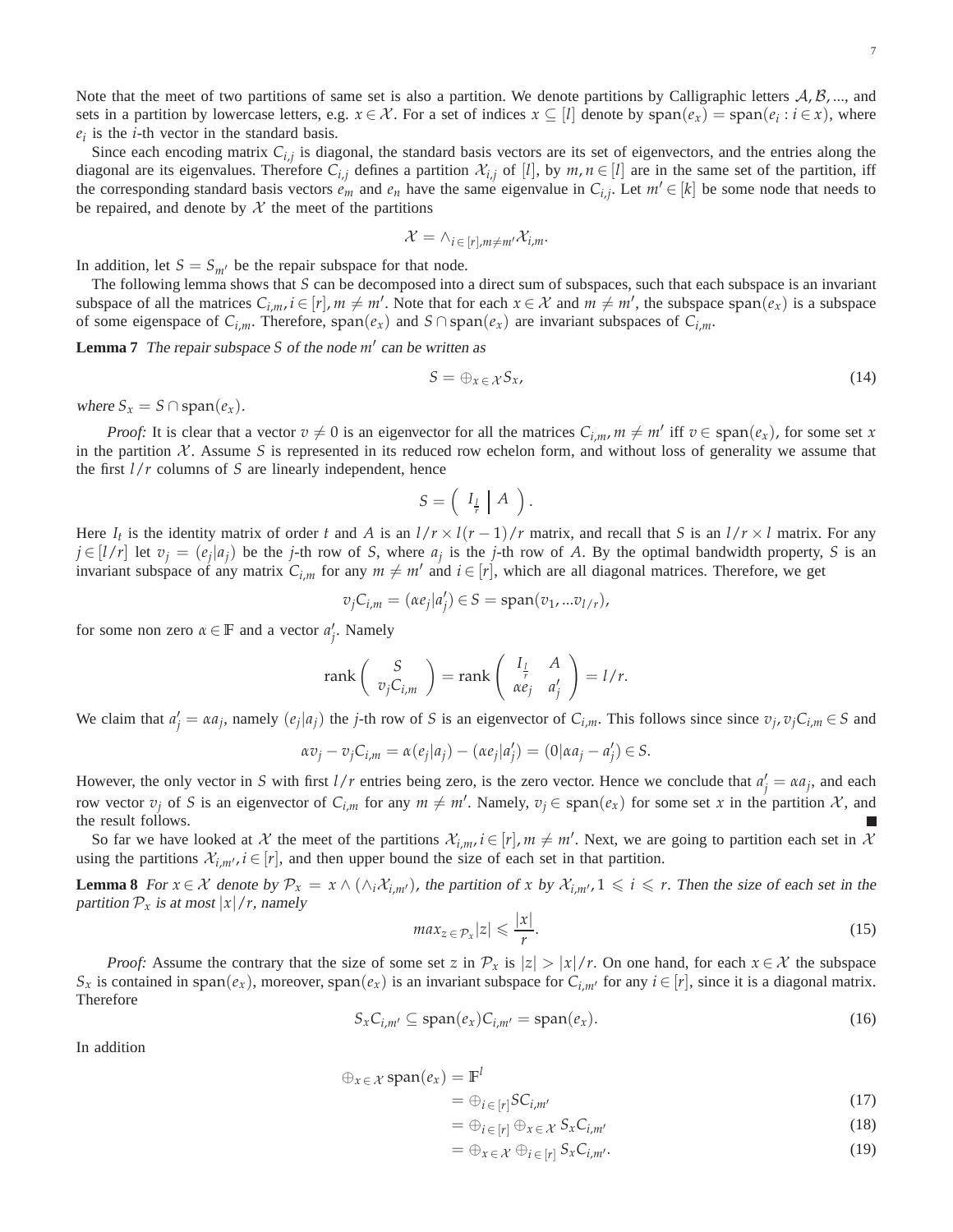<span id="page-7-3"></span><span id="page-7-2"></span>г

Here [\(17\)](#page-6-0) follows from [\(10\)](#page-3-5) and [\(18\)](#page-6-1) follows from [\(14\)](#page-6-2). From [\(16\)](#page-6-3) and [\(19\)](#page-6-4) we conclude that for any  $x \in \mathcal{X}$ 

<span id="page-7-0"></span>
$$
\bigoplus_{i \in [r]} S_x C_{i,m'} = \text{span}(e_x). \tag{20}
$$

Calculating the dimensions in [\(20\)](#page-7-0)

<span id="page-7-4"></span>
$$
|x| = \dim(\text{span}(e_x))
$$
  
=  $\dim(\bigoplus_{i \in [r]} S_x C_{i,m'}$ )  
=  $\sum_{i=1}^r \dim(S_x C_{i,m'})$   
=  $r \dim(S_x)$ ,  
 $\dim(S_x) = \frac{|x|}{r}$ . (21)

i.e.,

On the other hand, let  $\alpha_i$  be the eigenvalue of the matrix  $C_{i,m'}$  that corresponds to the vectors in span( $e_z$ ). W.l.o.g assume that  $z = \{1, 2, ..., |z|\}$ , hence by [\(20\)](#page-7-0)

<span id="page-7-1"></span>
$$
|x| = \text{rank}\begin{pmatrix} S_x C_{1,m'} \\ \vdots \\ S_x C_{r-1,m'} \\ S_x C_{r,m} \end{pmatrix} = \text{rank}\begin{pmatrix} S_x (C_{1,m'} - \alpha_1 I) \\ \vdots \\ S_x (C_{r-1,m'} - \alpha_{r-1} I) \\ S_x \end{pmatrix}.
$$
 (22)

Here the last equality in [\(22\)](#page-7-1) follows since *Cr*,*<sup>m</sup>* is the identity matrix, and the two matrices are row equivalent. However, for any  $i \in [r]$ , the first |*z*| columns in the diagonal matrix

$$
C_{i,m'}-\alpha_i I
$$

are zeros. In addition  $S_x$  is contained in span $(e_x)$ , i.e. the indices of the non zero entries in any vector of  $S_x$  are contained in *x*. Therefore we get that for any *i*,

$$
S_x(C_{i,m'} - \alpha_i I) \subseteq \mathrm{span}(e_{x \setminus z}).
$$

Hence

$$
\operatorname{rank}\left(\begin{array}{c} S_x(C_{1,m'} - \alpha_1 I) \\ \vdots \\ S_x(C_{r-1,m'} - \alpha_{r-1} I) \end{array}\right) \leq \operatorname{dim}(\operatorname{span}(e_{x\setminus z}))
$$

$$
= |x| - |z|
$$

$$
< |x| - \frac{|x|}{r}, \tag{23}
$$

Therefore we have

$$
|x| = \operatorname{rank}\begin{pmatrix} S_x C_{1,m'} \\ \vdots \\ S_x C_{r-1,m'} \\ S_x C_{r,m} \end{pmatrix}
$$
  
\n
$$
\leq \operatorname{rank}\begin{pmatrix} S_x (C_{1,m'} - \alpha_1 I) \\ \vdots \\ S_x (C_{r-1,m'} - \alpha_{r-1} I) \end{pmatrix} + \operatorname{rank}(S_x)
$$
  
\n
$$
< |x| - \frac{|x|}{r} + \frac{|x|}{r}
$$
  
\n
$$
= |x|.
$$
\n(24)

Here [\(24\)](#page-7-2) follows from [\(23\)](#page-7-3) and [\(21\)](#page-7-4), therefore [\(15\)](#page-6-5) holds.

Now we are ready to prove the upper bound on the number of systematic nodes.

**Theorem 9** Let  $C = (C_{i,j})$  be an  $(k + r, k, l)$  optimal bandwidth code composed of diagonal encoding matrices, namely each  $C_{i,j}$ is a diagonal matrix, and constant repairing subspaces  $S_1$ , ...,  $S_k$ , then  $k \leq \log_r l$ .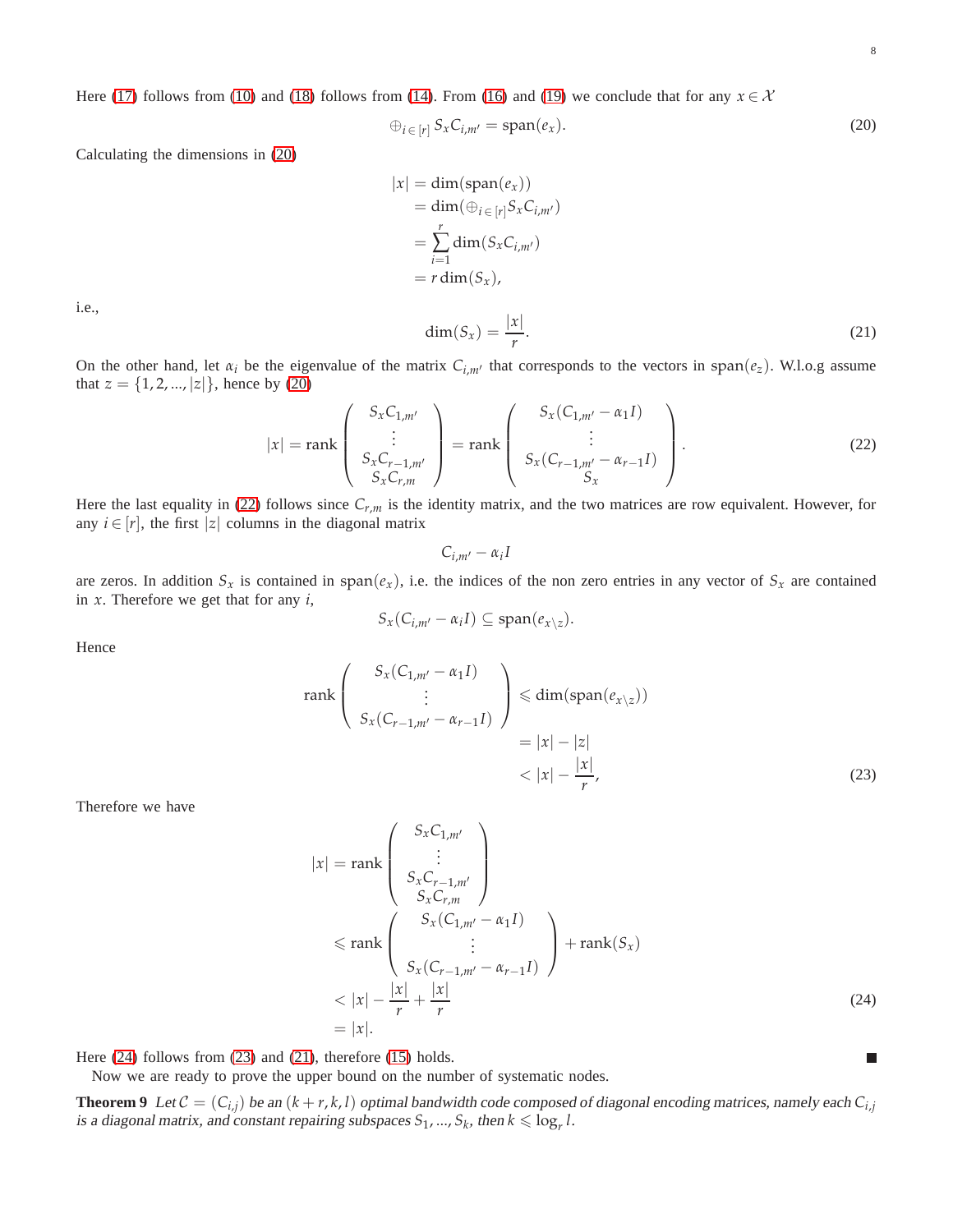*Proof:* Let *j* be a random variable that gets any integer value 1, 2, ..., *l* with equal probability. Define for  $m' \in [k]$  the random variable  $Y_{m'}$  to be the set *z* in the partition  $\wedge_i X_{i,m'}$  that contains *j*. By [\(15\)](#page-6-5) we conclude that

$$
P(Y_{m'}=z|Y_m=y_m,m\in[k]\backslash\{m'\})\leqslant\frac{1}{r},
$$

for any values of  $y_m$ ,  $m \in [k] \setminus \{m'\}$ . Hence from Lemma [6](#page-5-1) we conclude that the conditional entropy of  $Y_{m'}$  satisfies

<span id="page-8-3"></span>
$$
H_r(Y_{m'}|Y_m, m \in [k] \setminus \{m'\}) \geq 1. \tag{25}
$$

Therefore,

$$
g_r l = H_r(j)
$$
  
=  $H_r(j, Y_1, ..., Y_k)$   
=  $H_r(Y_1, ..., Y_k) + H_r(j|Y_1, ..., Y_k)$   

$$
\geq H_r(Y_1, ..., Y_k)
$$
  
= 
$$
\sum_{m=1}^k H_r(Y_m|Y_1, ..., Y_{m-1})
$$
  

$$
\geq \sum_{m=1}^k H_r(Y_m|Y_m, m \neq m')
$$
 (26)

$$
\geqslant \sum_{m=1}^{k} 1 = k,\tag{27}
$$

where [\(26\)](#page-8-1) follows since conditioning reduces entropy, and [\(27\)](#page-8-2) follows from [\(25\)](#page-8-3).

log*<sup>r</sup>*

**Corollary 10** Let *k* be the largest number of systematic nodes in an optimal bandwidth  $(k + r, k, l)$  MDS code with diagonal encoding matrices, then  $k = \log_r l$ .

*Proof:* The lower bound is given by the codes constructed in [\[3\]](#page-11-17), [\[10\]](#page-11-18), [\[17\]](#page-11-5), [\[18\]](#page-11-21).

 $\overline{\phantom{a}}$ 

<span id="page-8-2"></span><span id="page-8-1"></span>Г

Note that when restricting to diagonal encoding matrices, there is no difference if the code is an optimal access or optimal bandwidth in terms of maximum code length *k* (see Table [2\)](#page-1-2). However, in the next section we show that these two properties are not equivalent in the general case.

## V. UPPER BOUND ON THE NUMBER OF NODES FOR OPTIMAL ACCESS

<span id="page-8-0"></span>Storage systems with optimal bandwidth MDS property introduce high efficiency in data transmission during a repair process. However a major bottleneck can still emerge if the transmitted information is a function of a large portion of the data stored in each node. In the extreme case the information is a function of the *entire* information within the node. Namely, in order to generate the transmitted data from some surviving node, one has to access and read all the information stored in that node, which of course can be an expensive task. An *optimal access* code is an optimal bandwidth code that transmits only the elements it accesses. Namely, the amount of information read is equal to the amount of information transmitted. The property of *optimal access* is equivalent to that each repairing subspace  $S_i$  is spanned by an  $l/r$ -subset of the standard basis  $e_1, ..., e_l$ , i.e.,  $S_i = \text{span}(e_m : m \in I)$  for some *I* an  $l/r$ -subset of [*l*]. As before, if the code in Theorem [2](#page-3-3) is optimal access then the constructed code in that theorem will also have the optimal access property. This follows since the set of repairing subspaces for the newly constructed code is a subset of the repairing subspaces for the old code. Therefore Corollary [3](#page-3-4) applies also to optimal access codes.

We start with an useful lemma that shows that in an optimal access code with constant repairing subspaces, the intersections between the subspaces are not large.

**Lemma 11** Let  $C$  be an  $(k+r, k, l)$  optimal access code with constant repairing subspaces  $S_1, ..., S_k$ , then for any subset of indices *T* ⊆ [*k*]

$$
\dim(\bigcap_{t\in T}S_t)\leqslant \frac{l}{r^{|T|}}.
$$

*Proof:* We prove by induction on the size of *T*. For  $|T| = 1$  there is nothing to prove. For  $|T| = t$ , w.l.o.g assume that  $T = [t]$ , and denote by  $S = \bigcap_{j \in [t]} S_j$ . Assume the contrary that  $\dim(S) > \frac{l}{r^t}$ . It is clear by definition that  $S \subseteq S_j$  for any  $j \in [t-1]$ , hence by [\(9\)](#page-3-6), for any  $i \in [r-1]$ 

$$
SC_{i,t} \subseteq \bigcap_{j \in [t-1]} S_j.
$$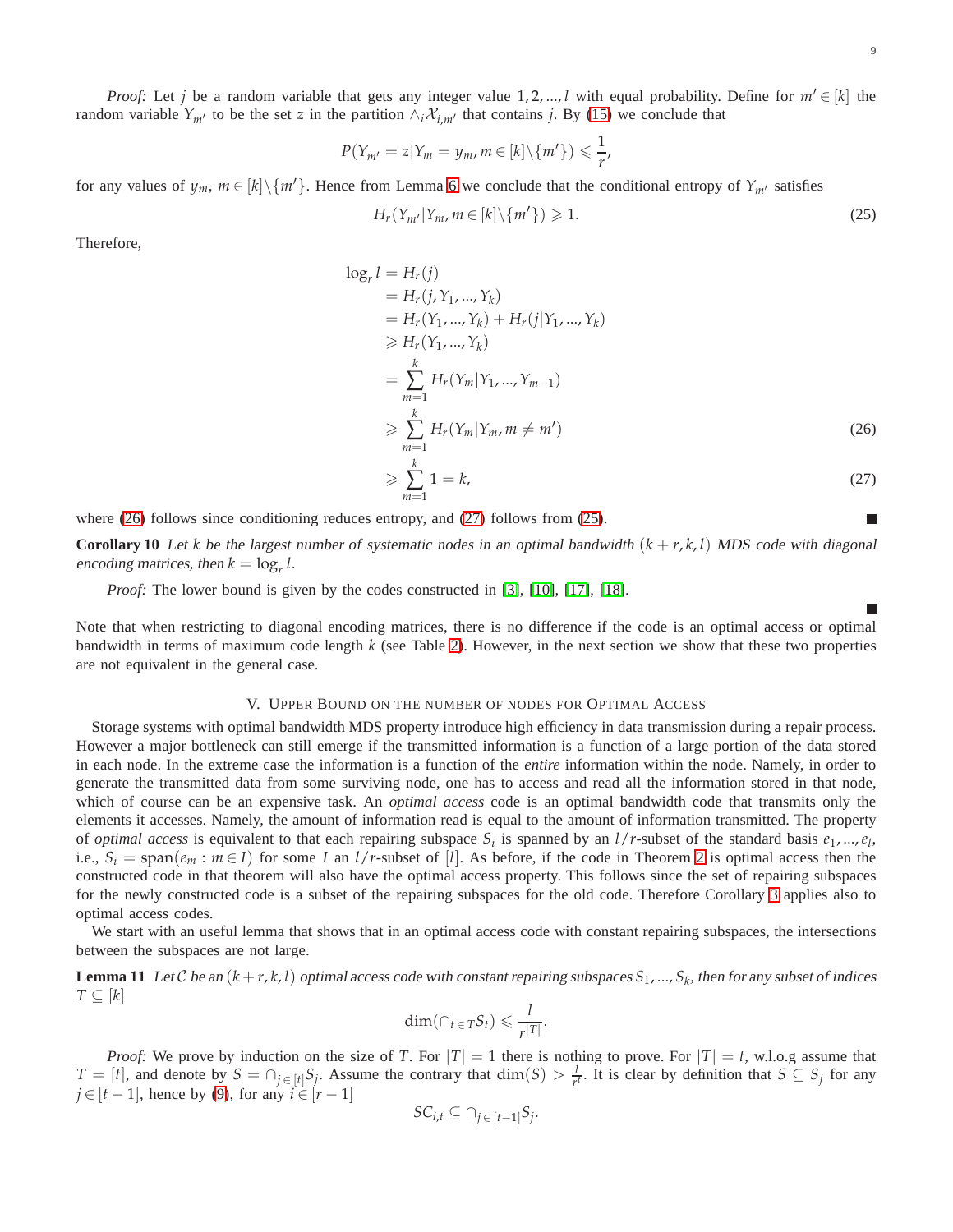We conclude that  $SC_{1,t}$ , ...,  $SC_{r,t}$  are r subspaces of dimension greater than  $l/r^t$ , which are contained in the subspace  $\bigcap_{j \in [t-1]} S_j$ , which by the induction hypothesis is of dimension at most  $\frac{l}{r^{t-1}}$ . Therefore the sum of these subspaces is not a direct sum, which contradicts [\(10\)](#page-3-5). E

<span id="page-9-1"></span>**Corollary 12** By the conditions of the previous theorem, the number of repairing subspaces  $\{S_i\}_{i=1}^k$  that contain an arbitrary vector  $v \neq 0$  is at most  $\log_r l$ .

*Proof:* Let  $J = \{j : v \in S_j\}$ , then

$$
1 \leqslant \dim(\bigcap_{j \in J} S_j) \leqslant \frac{l}{r^{|J|}},
$$

and the result follows.

The previous Lemma shows that an arbitrary vector  $v \neq 0$  can not belong to "too many" repairing subspaces  $S_i$ . This observation leads to a bound on the number of nodes in an optimal access code.

**Theorem 13** Let C be an  $(k + r, k, l)$  optimal access MDS code with constant repairing subspaces  $S_1, ..., S_k$ , then  $k \le r \log_r l$ .

*Proof*: Define a bipartite graph with one set of vertices to be the standard basis vectors  $e_1$ , ...,  $e_l$ . The second set of vertices will be the repairing subspaces  $S_1$ , ...,  $S_k$ . Define an edge between a vector  $e_i$  and a subspace  $S_j$  iff  $S_j$  contains  $e_i$ . Count in two different ways the number of edges in the graph. By the assumption the code is optimal bandwidth, hence each repairing subspace contains *l*/*r* standard basis vectors, and the degree of each repairing subspace in the graph is *l*/*r*. In total there are *kl*/*r* edges in the graph. However by Corollary [12](#page-9-1) the degree in the graph of each standard basis vector is at most log*<sup>r</sup> l*. Hence there are at most *l* log*<sup>r</sup> l* edges in the graph, namely

$$
k\frac{l}{r} \leqslant l\log_r l,
$$

and the result follows.

**Corollary 14** Let *k* be the largest number of systematic nodes in an optimal access  $(k + r, k, l)$  MDS code, then

$$
k = r \log_r l.
$$

*Proof:* The lower bound is derived by the codes constructed in [\[4\]](#page-11-7), [\[20\]](#page-11-6).

Note that [\[20\]](#page-11-6) constructed also an optimal bandwidth code with  $k = (r + 1) \log_r l$ . Therefore, in the general case where we do not require an optimal update code, there is a difference between optimal access and optimal bandwidth code. Namely, these two properties are not equivalent (see Table [2\)](#page-1-2).

### VI. DISCUSSION AND SUMMARY

<span id="page-9-0"></span>Assume that an MDS code over the field **F** is to be constructed. The capacity *l* of each node, which is the number of symbols it can store equals to

$$
l = \frac{\mathcal{M}}{\log|\mathbb{F}|},
$$

where M is the size in bits of the node, and  $\log |F|$  is the number of bits takes to represent each symbol. In this paper we asked the following question: Given the number of parities *r* and the capacity *l*, what is the largest number of nodes *k* such that there exists an optimal bandwidth (resp. access)  $(k + r, k, l)$  MDS code. We used distinct combinatorial tools to derive 3 upper bounds on *k*. The first bound considers the general case of optimal bandwidth code. The last two bounds are tight, and they consider optimal access and optimal update codes with diagonal encoding matrices. Moreover, we showed that in the general case, the properties of optimal bandwidth and optimal access are not equivalent, although in certain codes such as codes with diagonal encoding matrices, they are. It is an open problem what is the exact bound for optimal bandwidth code with *r* parities and capacity *l*.

Since the capacity of each node is a function of the field size being used, one would like to minimize the field size in order to increase the capacity and therefore the number of nodes that can be protected. However, in order to satisfy the MDS property the field size needs to be large enough, e.g. it is well known that for optimal update codes the field  $\mathbb{F}_2$  is not sufficient. It is an interesting open problem to determine the smallest field size sufficient for the MDS property.

#### VII. ACKNOWLEDGMENT

This work was partially supported by an NSF grant ECCS-0801795 and a BSF grant 2010075.

П

 $\Box$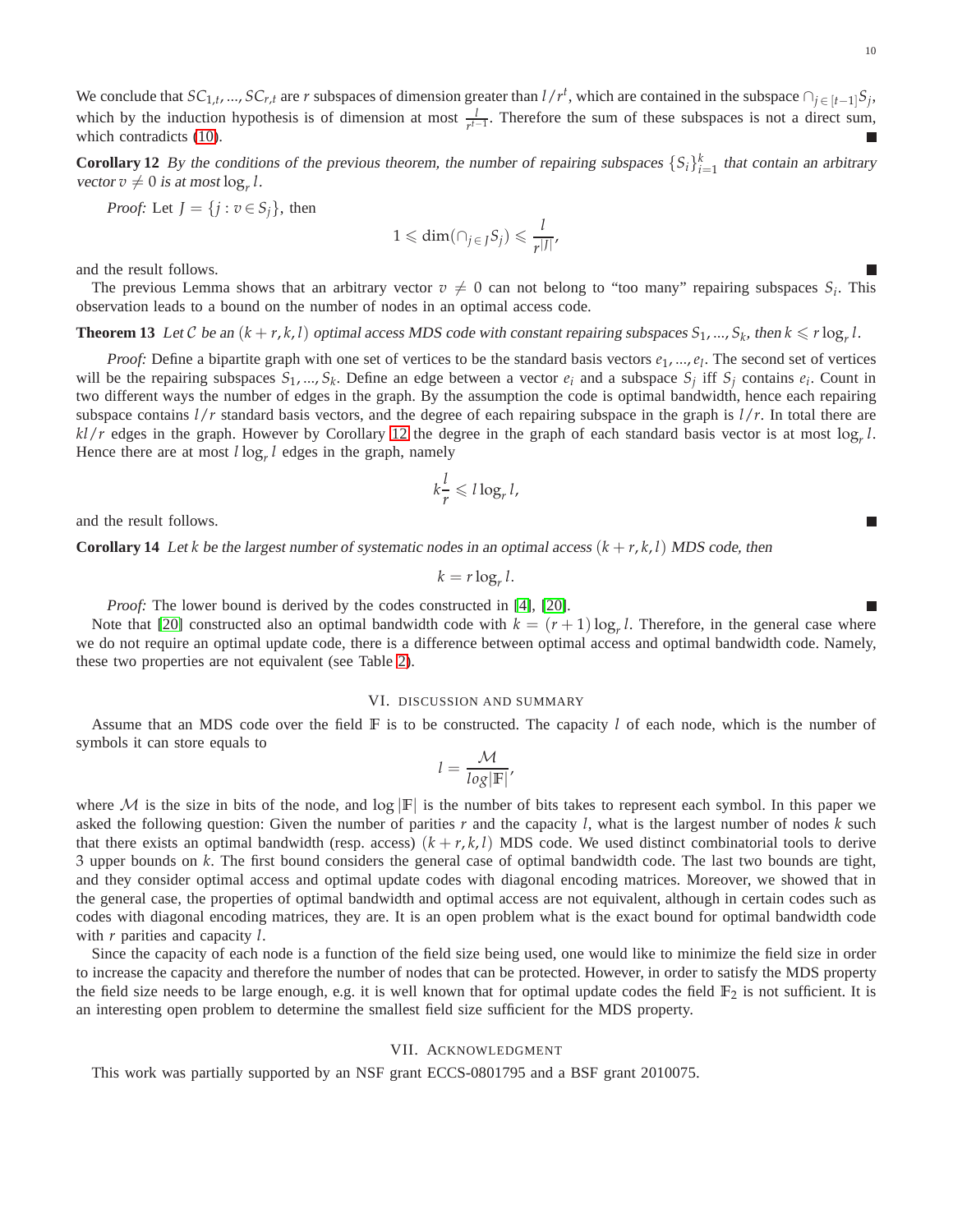<span id="page-10-2"></span><span id="page-10-1"></span>(30)

## <span id="page-10-0"></span>APPENDIX A

## PROOF OF THEOREM [2](#page-3-3)

**Theorem [2](#page-3-3)** If there exists an optimal bandwidth  $(k + r, k, l)$  MDS code then there exists an optimal bandwidth  $(k + r - l)$ 1, *k* − 1, *l*) *MDS code with constant repairing subspaces.*

*Proof:* Let the encoding matrices for the code in the hypothesis be

<span id="page-10-8"></span>
$$
\begin{bmatrix}\nA_{1,1} & \dots & A_{1,k} \\
\vdots & \ddots & \vdots \\
A_{r,1} & \dots & A_{r,k}\n\end{bmatrix},
$$
\n(28)

with repairing subspaces  $(S_{1,m}, S_{2,m}, ..., S_{r,m})$  for node *m*. Namely, for any distinct  $m, m' \in [k]$  the following holds

<span id="page-10-3"></span>
$$
S_{1,m}A_{1,m'} = S_{2,m}A_{2,m'} = \dots = S_{r,m}A_{r,m'}
$$
\n(29)

Define the code

$$
C = (C_{j,m}) = \left[ \begin{array}{ccc} C_{1,1} & \dots & C_{1,k-1} \\ \vdots & \ddots & \vdots \\ C_{r,1} & \dots & C_{r,k-1} \end{array} \right],
$$

<span id="page-10-5"></span> $\oplus_{i \in [r]} S_{i,m} A_{i,m} = \mathbb{F}^l$ 

where

$$
C_{j,m} = A_{r,k} A_{j,k}^{-1} A_{j,m} A_{r,m}^{-1}.
$$

Note that for  $C_{r,m}$  is the identity matrix for any  $m \in [k-1]$ , namely the last row in C is composed of identity matrices. We claim that this is an optimal bandwidth  $(k + r - 1, k - 1, l)$  MDS code with constant repairing subspaces.

**Optimal Bandwidth Property:** Assume node  $m \in [k-1]$  was erased, then use the set of repairing subspaces

$$
(S_m, ..., S_m),
$$

where  $S_m = S_{r,m}$ . Namely transmit from parity node *j* the information  $S_m a_{k+j}$ . For the optimal bandwidth property we only need to show that [\(8\)](#page-3-2) is satisfied. Let  $m, m' \in [k-1]$  and  $j \in [r]$ 

$$
S_{m}C_{j,m'} = S_{r,m}C_{j,m'}
$$
  
=  $S_{r,m}A_{r,k}A_{j,k}^{-1}A_{j,m'}A_{r,m'}^{-1}$   
=  $S_{j,m}A_{j,k}A_{j,k}^{-1}A_{j,m'}A_{r,m'}^{-1}$   
=  $S_{j,m}A_{j,m'}A_{r,m'}^{-1}$  (31)

$$
= \begin{cases} S_{j,m} A_{j,m} A_{r,m}^{-1} & m = m' \\ S_{r,m} A_{r,m'} A_{r,m'}^{-1} = S_m & \text{else,} \end{cases}
$$
 (32)

where [\(31\)](#page-10-1) and [\(32\)](#page-10-2) follow from [\(29\)](#page-10-3). Therefore, for  $m' \neq m$ 

$$
\operatorname{rank}\left[\begin{array}{c} S_m C_{1,m'} \\ \vdots \\ S_m C_{r,m'} \end{array}\right] = \operatorname{rank}\left[\begin{array}{c} S_m \\ \vdots \\ S_m \end{array}\right] = \frac{l}{r'}
$$

and [\(8\)](#page-3-2) is satisfied. Moreover

$$
\mathbb{F}^l = \bigoplus_{j \in [r]} S_{j,m} A_{j,m} \tag{33}
$$

$$
=\oplus_{j\in[r]}S_{j,m}A_{j,m}A_{r,m}^{-1}
$$
\n(34)

<span id="page-10-7"></span><span id="page-10-6"></span><span id="page-10-4"></span>
$$
= \bigoplus_{j \in [r]} S_m C_{j,m} \tag{35}
$$

where [\(33\)](#page-10-4) follows from [\(30\)](#page-10-5), and [\(34\)](#page-10-6) follows since  $A_{r,m}$  is an invertible matrix. [\(35\)](#page-10-7) follows from [\(32\)](#page-10-2), thus [\(8\)](#page-3-2) is also satisfied for  $m = m'$ .

**MDS Property:** This property follows easily from the MDS code in [\(28\)](#page-10-8). The code  $C$  is MDS iff for any  $t \in [r]$  and sets of indices  $\{j_1, ..., j_t\} \subseteq [r]$ ,  $\{m_1, ..., m_t\} \subseteq [k-1]$  the block sub matrix

$$
\left[\begin{array}{ccc} C_{j_1,m_1} & \dots & C_{j_1,m_t} \\ \vdots & \ddots & \vdots \\ C_{j_t,m_1} & \dots & C_{j_t,m_t} \end{array}\right]
$$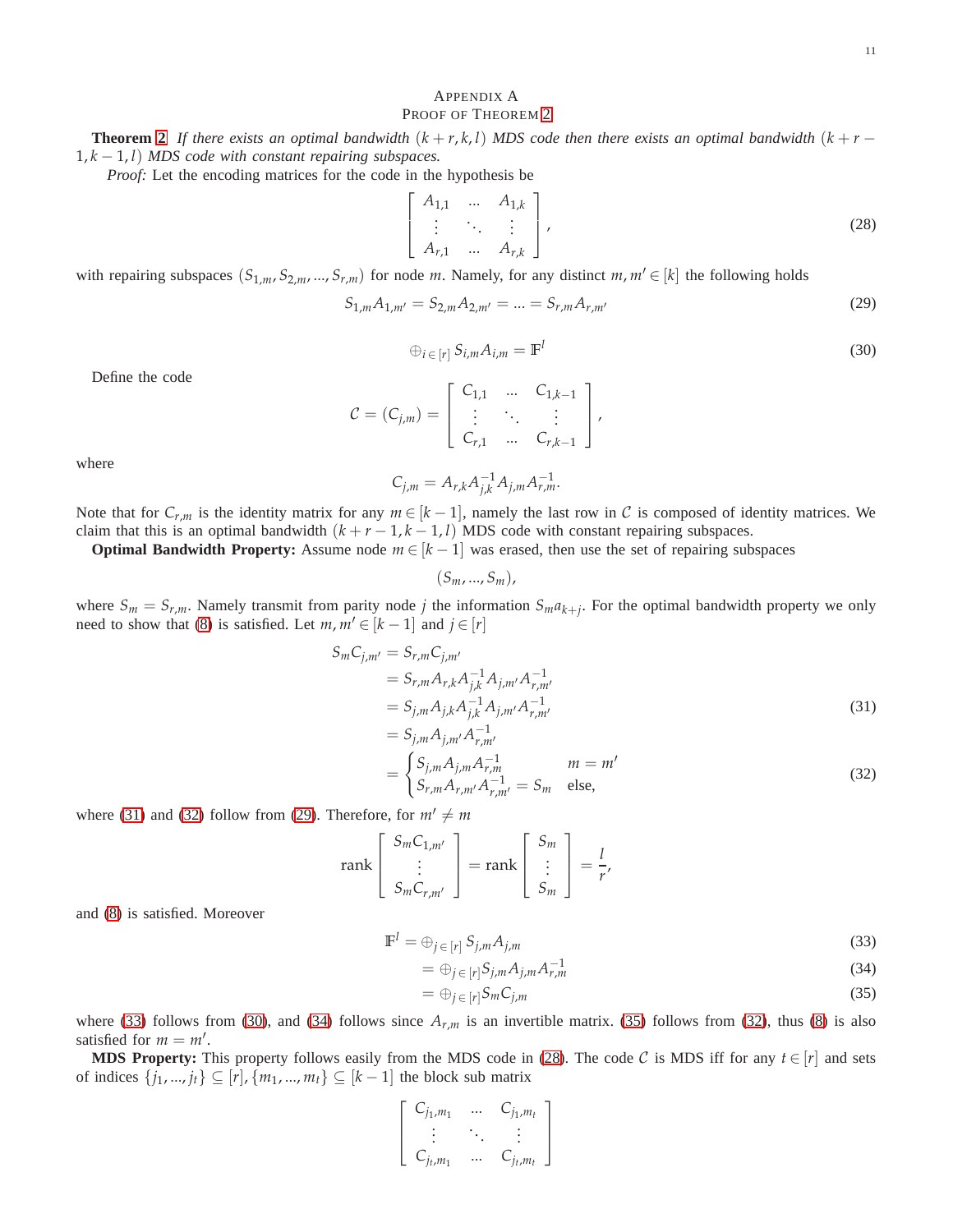is invertible. However,

$$
\begin{bmatrix}\nC_{j_1,m_1} & \dots & C_{j_1,m_t} \\
\vdots & \ddots & \vdots \\
C_{j_t,m_1} & \dots & C_{j_t,m_t}\n\end{bmatrix} = \n\begin{bmatrix}\nA_{r,k}A_{j_1,k}^{-1}A_{j_1,m_1}A_{r,m_1}^{-1} & \dots & A_{r,k}A_{j_1,k}^{-1}A_{j_1,m_t}A_{r,m_t}^{-1} \\
\vdots & \ddots & \vdots \\
A_{r,k}A_{j_r,k}^{-1}A_{j_t,m_1}A_{r,m_1}^{-1} & \dots & A_{r,k}A_{j_t,k}^{-1}A_{j_t,m_t}A_{r,m_t}\n\end{bmatrix} = \n\begin{bmatrix}\nA_{r,k}A_{j_1,k}^{-1} & \dots & A_{j_1,m_t} \\
\vdots & \ddots & \vdots \\
A_{r,k}A_{j_t,k}^{-1} & \dots & A_{j_t,m_t}\n\end{bmatrix} \n\begin{bmatrix}\nA_{j_1,m_1} & \dots & A_{j_1,m_t} \\
\vdots & \ddots & \vdots \\
A_{r,m_1} & \dots & A_{j_t,m_t}\n\end{bmatrix}.
$$
\n(36)

Since each encoding matrix  $A_{i,j}$  is invertible, the first and the third matrices in [\(36\)](#page-11-22) are invertible. The middle matrix is invertible since the code in [\(28\)](#page-10-8) is invertible, and the result follows.

#### <span id="page-11-22"></span>**REFERENCES**

- <span id="page-11-0"></span>[1] M. Blaum, J. Brady, J. Bruck, and J. Menon, "EVENODD: an efficient scheme for tolerating double disk failures in RAID architectures," *IEEE Trans. on Comput.*, vol. 44, no. 2, pp. 192–202, Feb. 1995.
- <span id="page-11-1"></span>[2] M. Blaum, J. Bruck, and E. Vardy, "MDS array codes with independent parity symbols," *IEEE Trans. on Inform. Theory*, vol. 42, no. 2, pp. 529–542, Mar. 1996.
- <span id="page-11-17"></span>[3] V. R. Cadambe, C. Huang, and J. Li, "Permutation code: optimal exact-repair of a single failed node in MDS code based distributed storage systems," *Information Theory Proceedings (ISIT), IEEE International Symposium on*, pp. 1225 – 1229, Aug. 2011.
- <span id="page-11-7"></span>[4] V. R. Cadambe, C. Huang, J. Li, and S. Mehrotra, "Polynomial length MDS codes with optimal repair in distributed storage," in *Signals, Systems and Computers (ASILOMAR), 2011 Conference Record of the Forty Fifth Asilomar Conference on*, Nov. 2011.
- <span id="page-11-9"></span>[5] V. R. Cadambe, S. A. Jafar, and H. Maleki, "Minimum repair bandwidth for exact regeneration in distributed storage," *Wireless Network Coding Conference (WiNC), 2010 IEEE,* 2010.
- <span id="page-11-16"></span>[6] V. R. Cadambe, S. A. Jafar, H. Maleki, K. Ramchandran, and C. Suh, "Asymptotic interference alignment for optimal repair of MDS codes in distributed data storage," [http://newport.eecs.uci.edu/](http://newport.eecs.uci.edu/~syed/papers/storage_final.pdf)∼syed/papers/storage final.pdf, 2011.
- <span id="page-11-2"></span>[7] P. Corbett, B. English, A. Goel, T. Grcanac, S. Kleiman, J. Leong, and S. Sankar, "Row-diagonal parity for double disk failure correction," *Proc. of the 3rd USENIX Symposium on File and Storage Technologies (FAST 04)*, 2004.
- <span id="page-11-4"></span>[8] A. G. Dimakis, P. B. Godfrey, Y. Wu, M. J. Wainwright, and K. Ramchandran, "Network coding for distributed storage systems," *IEEE Trans. on Inform. Theory*, vol. 56, no. 9, pp. 4539 –4551, Sep. 2010.
- <span id="page-11-3"></span>[9] C. Huang and L. Xu, "STAR: An efficient coding scheme for correcting triple storage node failures," *IEEE Trans. on Comput.*, vol. 57, no. 7, pp. 889–901, Jul. 2008.
- <span id="page-11-18"></span>[10] D. S. Papailiopoulos and A. G. Dimakis, "Distributed storage codes through Hadamard designs," in *Information Theory Proceedings (ISIT), IEEE International Symposium on*, Aug. 2011.
- <span id="page-11-19"></span>[11] D. S. Papailiopoulos, A. G. Dimakis, and V. R. Cadambe, "Repair optimal erasure codes through hadamard designs," in *Communication, Control, and Computing (Allerton), 2011 49th Annual Allerton Conference on*, Sep. 2011.
- <span id="page-11-10"></span>[12] K. V. Rashmi, N. B. Shah, and P. V. Kumar, "Enabling node repair in any erasure code for distributed storage," *Information Theory Proceedings (ISIT), IEEE International Symposium on*, pp. 1235 – 1239, Aug. 2011.
- [13] K. V. Rashmi, N. B. Shah, P. V. Kumar, and K. Ramchandran, "Explicit construction of optimal exact regenerating codes for distributed storage," *Allerton Conference on Control, Computing, and Communication, Urbana-Champaign, IL*, pp. 1243–1249, 2009.
- <span id="page-11-11"></span>[14] N. Shah, K. Rashmi, P. Kumar, and K. Ramchandran, "Interference alignment in regenerating codes for distributed storage: Necessity and code constructions," *IEEE Trans. on Inform. Theory*, vol. 58, no. 4, pp. 2134–2158, Apr. 2012.
- <span id="page-11-8"></span>[15] N. Shah, K. Rashmi, P. Vijay Kumar, and K. Ramchandran, "Distributed storage codes with repair-by-transfer and nonachievability of interior points on the storage-bandwidth tradeoff," *IEEE Trans. on Inform. Theory*, vol. 58, no. 3, pp. 1837 –1852, Mar. 2012.
- <span id="page-11-12"></span>[16] C. Suh and K. Ramchandran, "Exact-repair MDS codes for distributed storage using interference alignment," *Information Theory Proceedings (ISIT), IEEE International Symposium on*, pp. 161–165, Jun. 2011.
- <span id="page-11-5"></span>[17] I. Tamo, Z. Wang, and J. Bruck, "MDS array codes with optimal rebuilding," *Information Theory Proceedings (ISIT), IEEE International Symposium on*, pp. 1240 –1244, Aug. 2011.
- <span id="page-11-21"></span>[18] I. Tamo, Z. Wang, and J. Bruck, "Zigzag codes: MDS array codes with optimal rebuilding," *IEEE Trans. on Inform. Theory*, vol. 59, no. 3, pp. 1597 –1616, Mar. 2013.
- <span id="page-11-20"></span>[19] Z. Wang, I. Tamo, and J. Bruck, "On codes for optimal rebuilding access," in *Communication, Control, and Computing (Allerton), 2011 49th Annual Allerton Conference on*, Sep. 2011.
- <span id="page-11-6"></span>[20] Z. Wang, I. Tamo, and J. Bruck, "Long MDS codes for optimal repair bandwidth," in *Information Theory Proceedings (ISIT), 2012 IEEE International Symposium on*, July 2012.
- <span id="page-11-13"></span>[21] Y. Wu, "Existence and construction of capacity-achieving network codes for distributed storage," *Information Theory Proceedings (ISIT), IEEE International Symposium on*, pp. 1150 – 1154, 2009.
- <span id="page-11-15"></span>[22] Y. Wu and A. G. Dimakis, "Reducing repair traffic for erasure coding-based storage via interference alignment," *Information Theory Proceedings (ISIT), IEEE International Symposium on*, pp. 2276 – 2280, 2009.
- <span id="page-11-14"></span>[23] Y. Wu, A. G. Dimakis, and K. Ramchandran, "Deterministic regenerating codes for distributed storage," *Allerton Conference on Control, Computing,and Communication, Urbana-Champaign, IL*, 2007.